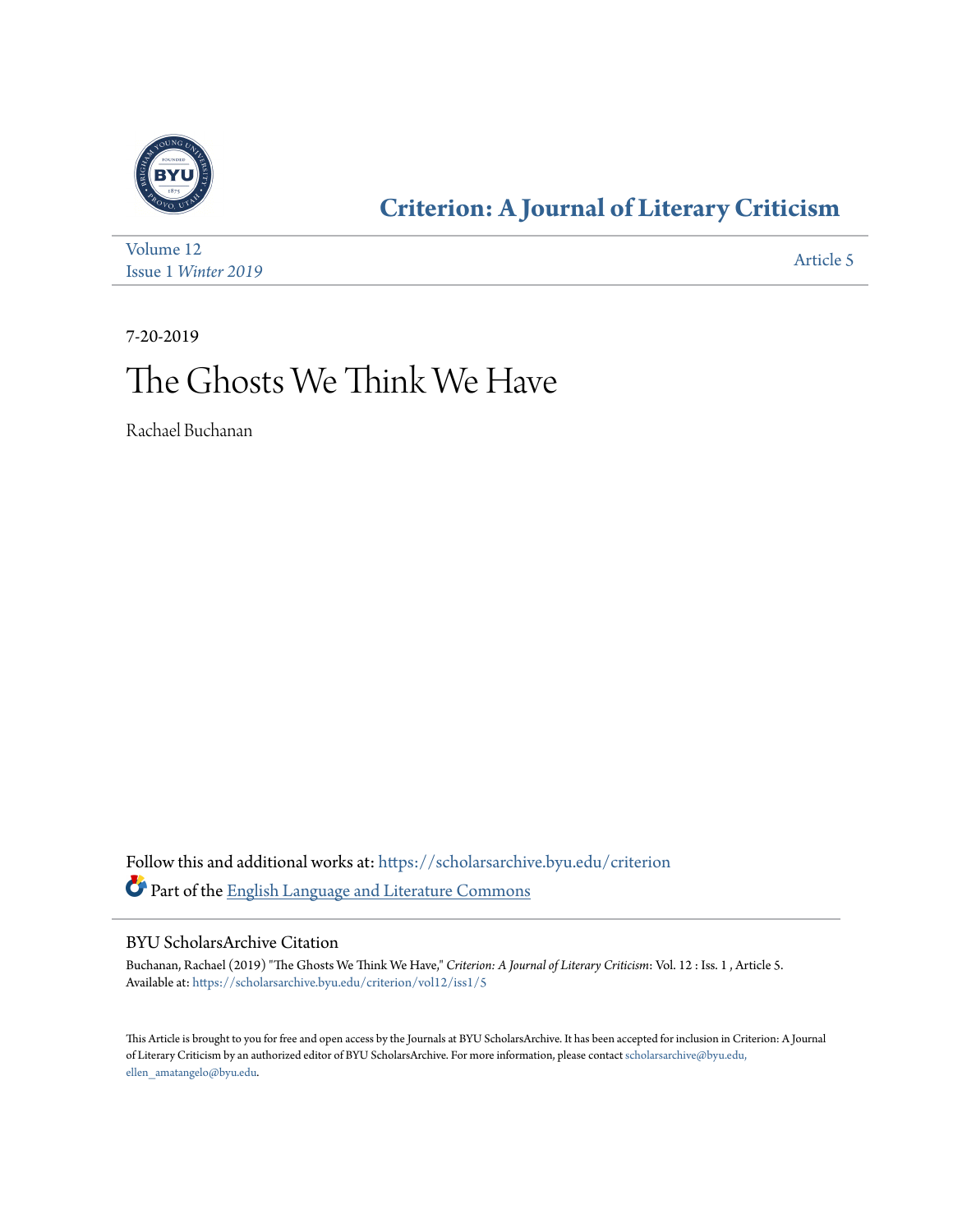# The Ghosts We Think We Have

Postmemory in Dickens's The Haunted House

*Rachael Buchanan*

When one thinks of Charles Dickens, one is immediately reminded of the holiday spectral, due to a certain ever-popular novel. But A Christmas Carol is not the end-all of holiday tales within Dickens's canon. In fact, after the wild success of that famous holiday novel, Dickens began to write Christmas stories yearly and often collaboratively. These holiday tales became a staple of the season, attracting authors from far and wide. From names as famous as Elizabeth Gaskell to more obscure individuals like John Hardwood, Dickens hired writers for his Christmas works. Dickens created "frame" stories in which he would write the beginning and end of a piece, leaving its subsequent parts for his writers to finish.

All obviously Christmas-themed, these frame stories told varied narratives within an overarching narrative, presenting a plethora of colorful characters with unique manners of storytelling in a style that Melissa Gregory suggests in her article "Dickens's Collaborative Genres" is comparable to "Frankenstein's monster" (220). Gregory elaborates: "With their abrupt, lurching motion, Dickens's Christmas numbers manage to elude the total control of their authoritative editor . . . Dickens had to reanimate them every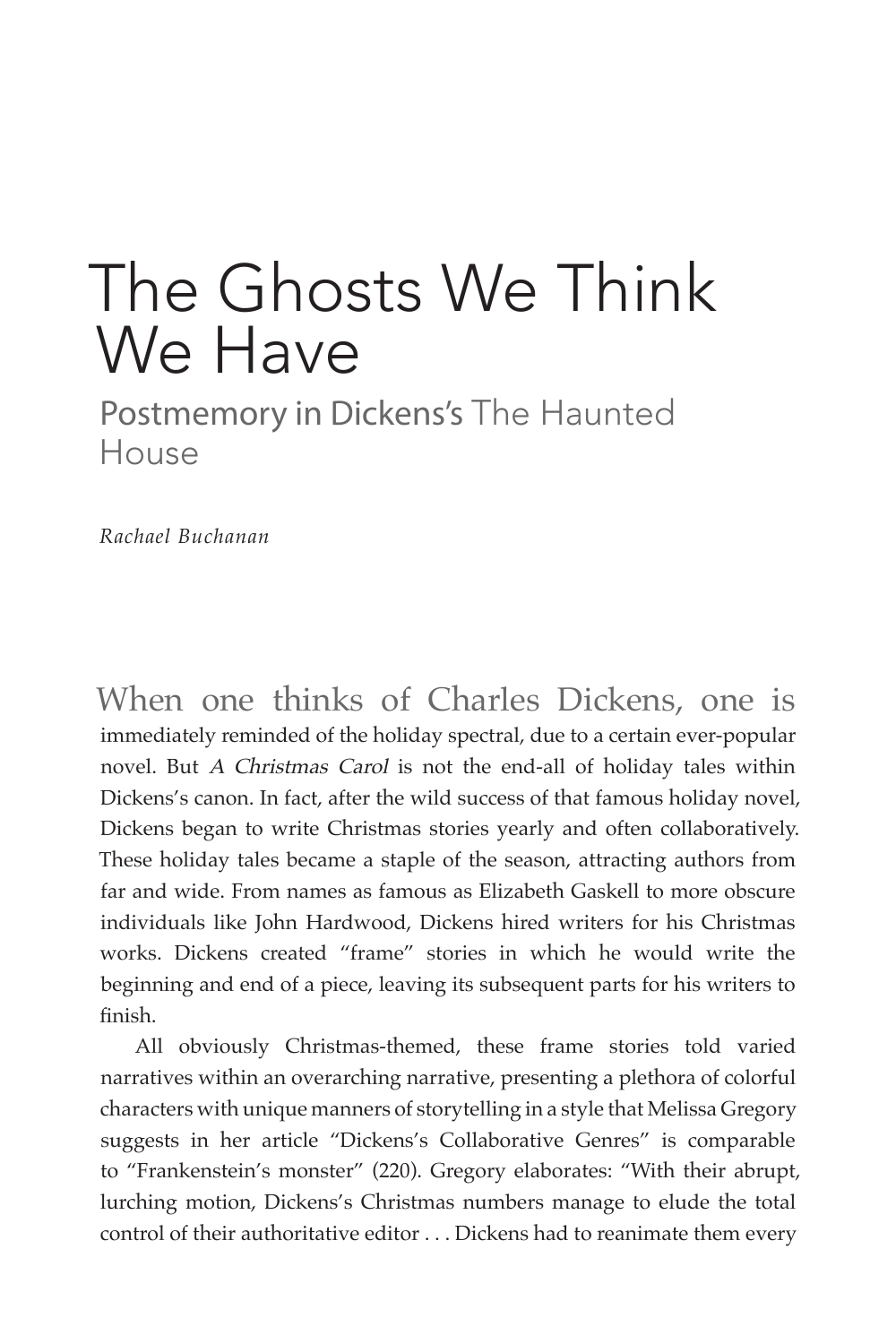#### Criterion

year" (220). So, while his annual collaborative works served to keep alive the spirit of Christmas his readers had come to expect, Dickens's efforts to pen frame stories was an arduous process for him. The authors he hired often missed the mark he established for content and main themes. The result were stories that, rather than flow with an inherent consistency and overarching continuity, read like fragments of many stories glued together— all rough edges and vacillating unity.

Such is particularly true of one frame story published in the 1859 Christmas edition of Dickens's journal *All the Year Round,* a piece entitled *The Haunted House*. The story follows a man renting a supposedly "haunted" house. After driving his servants to hysterics over circumstantial evidence that seems to prove the house's ghostly nature, the man, John, dismisses them. He then invites a host of friends to spend some weeks together in the haunted house. At the end of their stay, the guests discuss any evidence of the supernatural they witnessed. Speaking to the structure of the narrative, Ruth F. Glancy explains, "The framework of 'The Haunted House' was purposefully autobiographical, the narrator a thinly disguised persona" of Dickens, with "the insistence that the framed tales [written by other authors] also be autobiographical" (64). However, the parts of the work penned by other writers "lacked . . . philosophical or thematic connection with the framework" (64). In other words, despite Dickens specifically requesting that his contributors' stories for *The Haunted House* draw from their own personal lives, none adhered to this request. At least, not in typical fashion; most of the stories within the frame of *The Haunted House* are not autobiographical, unless one views them through the lens of postmemory.

The presence of memory in Dickens's body of work is commonly discussed in academic circles, the past often analyzed as a distinct influence on the present for the characters in Dickens's work. For example, Robert E. Lougy states that "for Dickens the past, however ancient, makes its presence felt in the shapes and forms of our actions and social practices," going on to discuss how childhood memory influences adult experience in Dickens's *David Copperfield* (406). In this sense, in Dickens's works, the past is something inescapable, a part of the present reality and future of his characters that molds how they view what happens to them on a daily basis. They can no more ignore the past than they can ignore what is happening around them in the present, or what will happen to them as they look to the future. What has happened to them dictates what will happen to them, as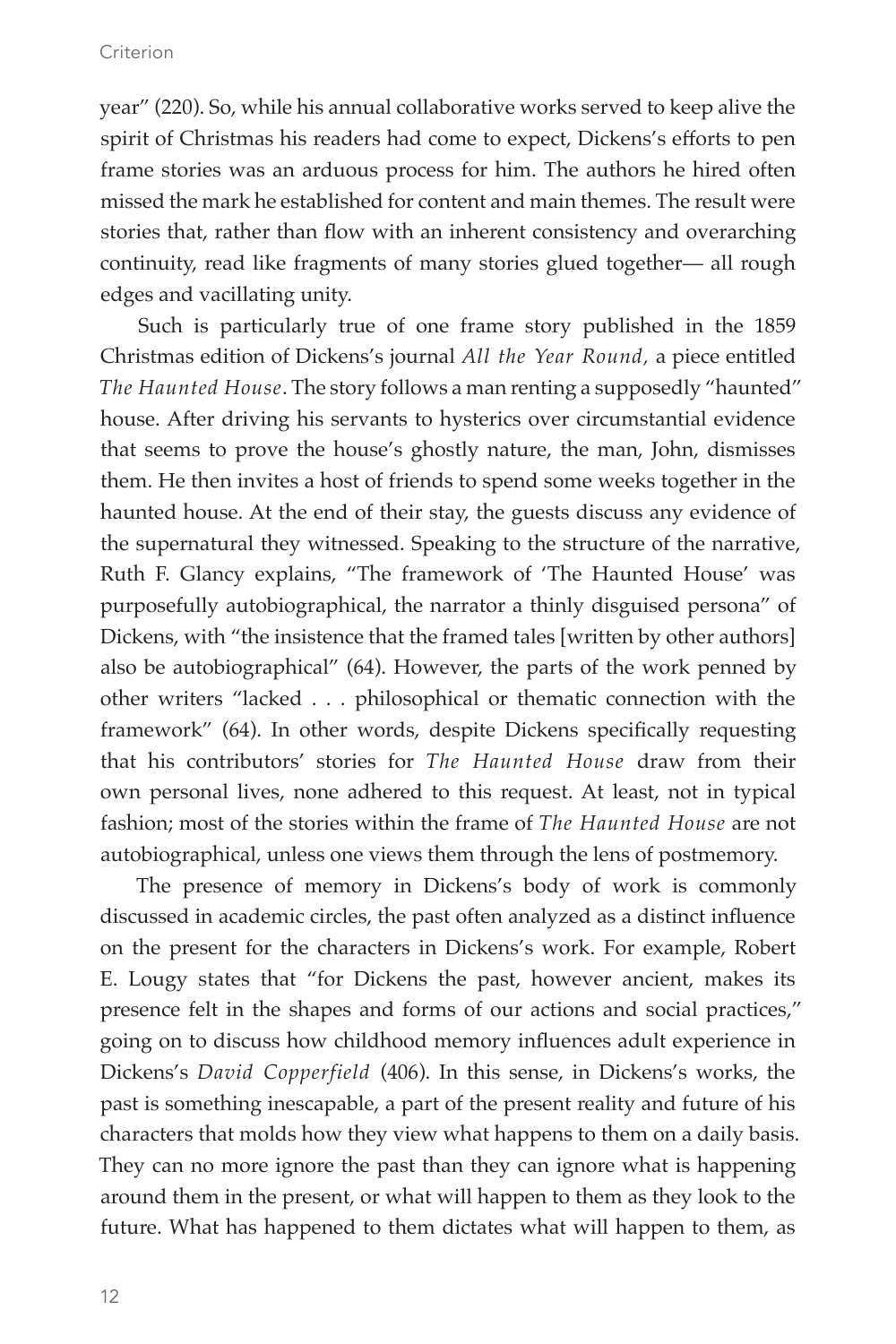their pasts dictate their actions moving forward through their lives. Adding another angle on this topic, James E. Marlow asserts that, in Dickens, "To have memories of any kind is to be softened, for an awareness of the past dissolves the tyranny of the present" (23). In this, Marlow suggests that the characters in Dickens's works are gentled by their pasts, memories putting into perspective that which they experience in the presence. The power of nostalgia is present here, asserting itself to the detriment of the "tyranny" of the current moment, which suffers at the hands of hindsight. These associations between the influence of a character's personal past on their personal presents is common—a thread that stretches through much literary criticism on Dickens and memory.

No literature associated with Dickens, however, has ever been considered through the lens of postmemory. Postmemory was originally coined by Marianne Hirsch in the context of the children of Holocaust survivors, and the concept has impacted many literary contexts. Andreas Athanasiades looks at postmemory in memoir fiction, describing the concept as "[denoting] the traumatic experience of the first generation of immigrants that is transmitted to the second generation in such a powerful way that the latter perceive these memories as their own" (27). Diverging from this use of postmemory in literary analysis, Maria Rice Bellamy posits that postmemory can be "[physical], affecting the inheritors of traumatic memory in their bodies as well as their minds and emotions" in fiction, giving "body to an important form of trauma's ghost" (45, 75).

In the context of *The Haunted House*, postmemory is best understood through Athanasiades's definition—"memories from a past never actually experienced" by the individual reminiscing (27). With this definition established, postmemory applies in three particular chapters of *The Haunted House*: "The Ghost in the Clock Room" by Hesba Stretton, "The Ghost in the Picture Room" by Adelaide Anne Procter, and "The Ghost in the Garden Room" by Elizabeth Gaskell. All three deviate from Dickens's longing for autobiography by presenting some form of a memory that the writers themselves never experienced. However, when we consider postmemory as memories an individual gleans from other individuals' personal memories and stories, each of these chapters are arguably examples of biography. Not autobiography, per say, as none of the authors presented stories from their own lives. Yet, in the frame of postmemory, these stories can be viewed as (auto)biographical recollections of the characters themselves. Through this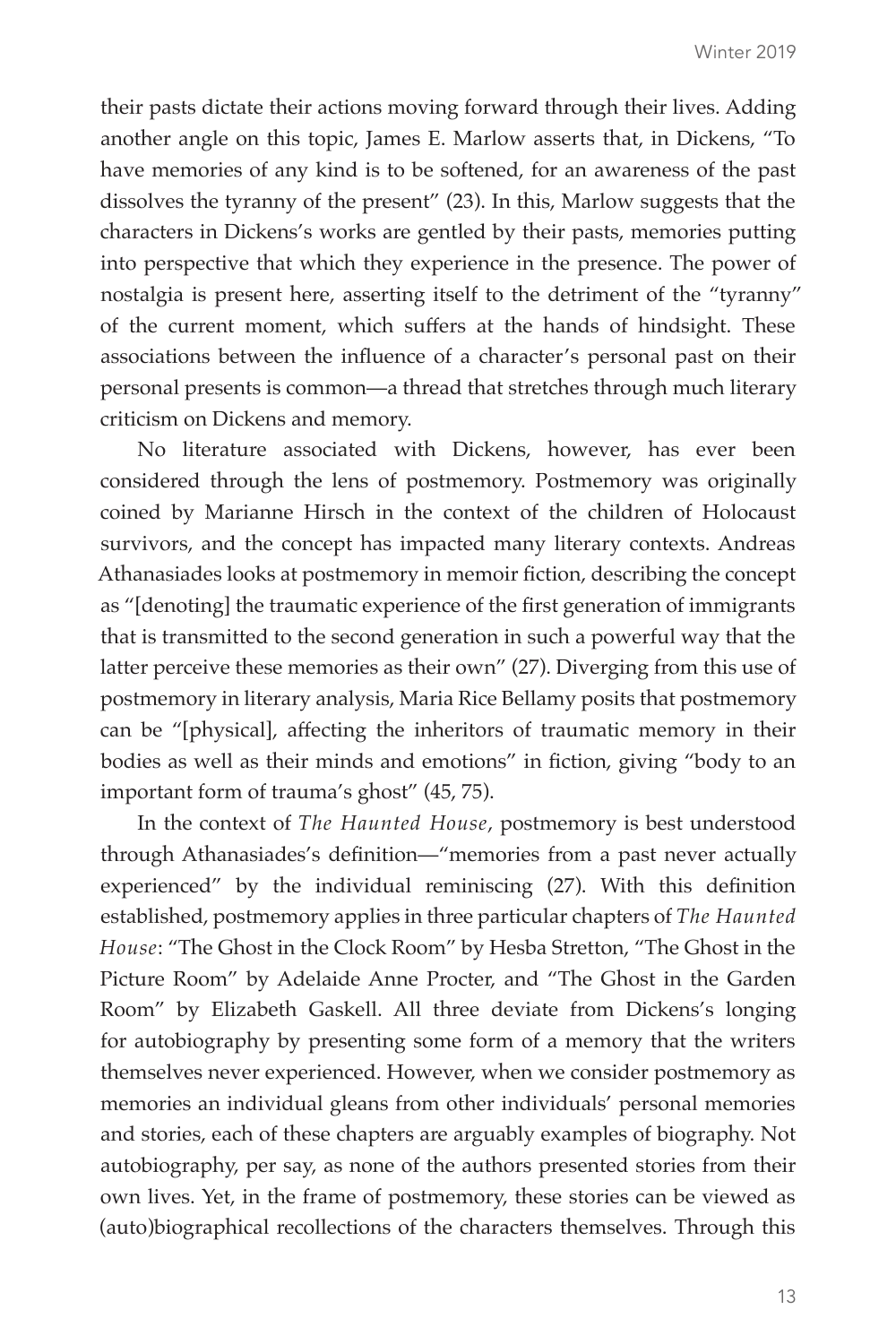#### Criterion

lens, I argue that these three chapters fit into Dickens's desire for personal histories through three subspecies of postmemory: "familial" postmemory, "artistic" postmemory, and "traumatic" postmemory. Thus, when associated with postmemory, these three elements of the *The Haunted House* challenge Dickens's criticism of his authors' noncompliance.

Stretton's "The Ghost in the Clock Room," the first chapter, achieves biographical status through the use of familial postmemory. In defining this subspecies of postmemory, I return to Athanasiades's work on postmemory in memoir, in which he analyzes a memoirist who "digs deeply into family narratives so that he might fully understand himself" (26). Familial postmemory thus draws a connecting line between the individual and the family, and such a postmemorial connection between family members is evident from the start of Stretton's piece. The chapter concerns one John Herschel, cousin of Dickens's narrator, who, upon being asked if any ghost has haunted him during his stay, "turned rather red, and turned rather white, and said he could not deny his room had been haunted. The Spirit of a woman had pervaded it" (32). Here, Stretton establishes the presence of the past in Herschel's present—a feminine past. This brings up immediate questions: why is a man speaking of not just the memory of a woman but the "Spirit of a woman" pervading his room? The use of the word "spirit" creates a concrete sensation, the presence of an actual individual rather than the remembrance of one, and that in turn implies that a woman has been haunting Herschel. Any story to follow is guaranteed to belong to that woman, blotting out the possibility of Herschel's own biography in *The Haunted House*. Stretton continues to distance John Herschel from the ghost that has been haunting him; in response to questions concerning what the ghost said to him, John says "apologetically, that he could have wished his wife would have undertaken the answer, for she would have executed it much better than he" (33). The reader now suspects that the memory that will be expounded upon will not be Herschel's but his wife's. This is a notion confirmed when Herschel relents and begins "his" story, gravely intoning, "'Suppose the spirit . . . to be my wife here, sitting among us'" (32). One may argue that this woman's story may in fact be biographically tied to Stretton—until one recalls that Stretton herself never married. This reality clearly distances Stretton from John Herschel's wife. There is then no hope (or at least very little) of Dickens's longed-for (auto)biography cropping up in Stretton's section of *The Haunted House*—the memory does not even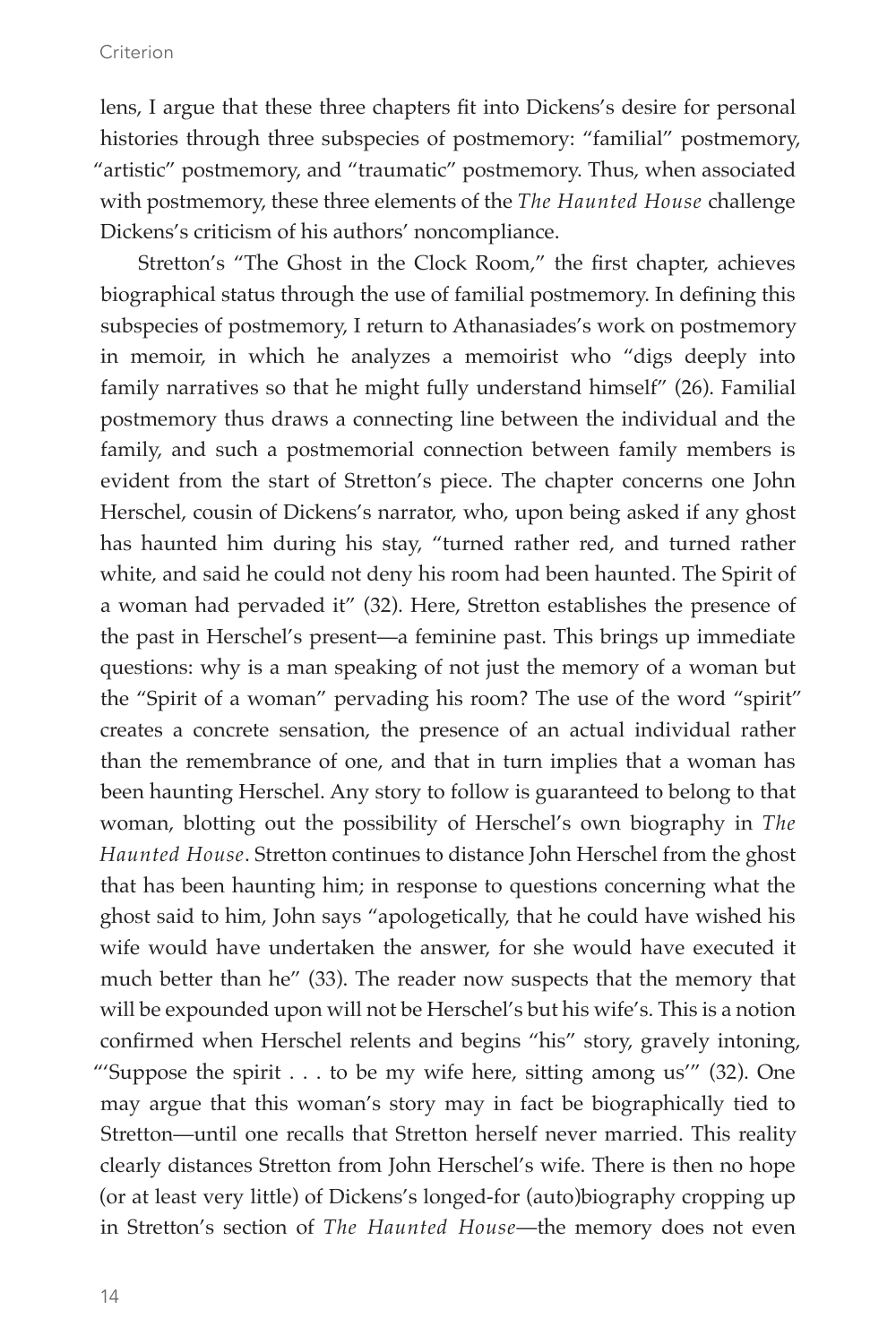originate with the fictitious John Herschel; he stands cued to start a tale that clearly belongs to his wife.

Then the memory itself begins, with a shocking first line: "I was an orphan from my infancy, with six elder half-sisters" (33). Now, the content of this opening itself is not wholly shocking; many stories, after all, begin with a child becoming an orphan. The truly mystifying element of this starting line is the use of "I." John Herschel is clearly speaking as the established narrator, yet he has declared he is going to tell the story of his wife. Who, then, is the "I"? I, John Herschel? Or I, Herschel's wife? An answer to this becomes clear when, a few sentences later, the "I" narrator explains how "Most people know a character such as I had grown—a mindless, flirting girl, whose acknowledged vocation was the hunting and catching of an eligible match" (33). The reader assumes that "I" is John Herschel's wife, though he is the one telling the story. He, too, is the "I." Postmemory has arrived on the scene; John tells the memory of his wife in the first person as if he were his wife, providing an example in the process of memory transferring from one family member to the other. This phenomenon occurs throughout Stretton's piece, as John Herschel/Herschel's wife says such things as "I remembered that my brown hair fell in curls round my face, and that my dark blue eyes were considered expressive, when I looked up to meet [John's] gaze" (38), and "[John] had taken me in his arms, and my head rested against his strongly throbbing heart" (45). These narrative details are quite evocative and feminine—one can almost feel how the narrator's hair falls "in curls" around her face, feel a pulse when she lays her head against John's "strongly throbbing heart." If there is a trace of the masculine here, it is buried under this woman's desire to be taken up in her lover's arms and her self-conscious remembrance of her beauty when she looks up into his face. The reader must actively recall that they are really being told this story through a man's voice, as John conveys his wife's words for his audience.

By blending Herschel and his wife's memories, the story is not merely biographical for the two characters involved, but strangely autobiographical for both of them. Even though the wife appears to be the narrator, the *husband* is the narrator, a phenomenon resulting in the complete melding of his and her memory. They have become one person, with moments of selfreflection throughout the narrative, such as when John Herschel/Herschel's wife states, "[John] knew nothing of the wiles of woman" (38). This selfreflection fits the familial postmemory Athanasiades describes in his article,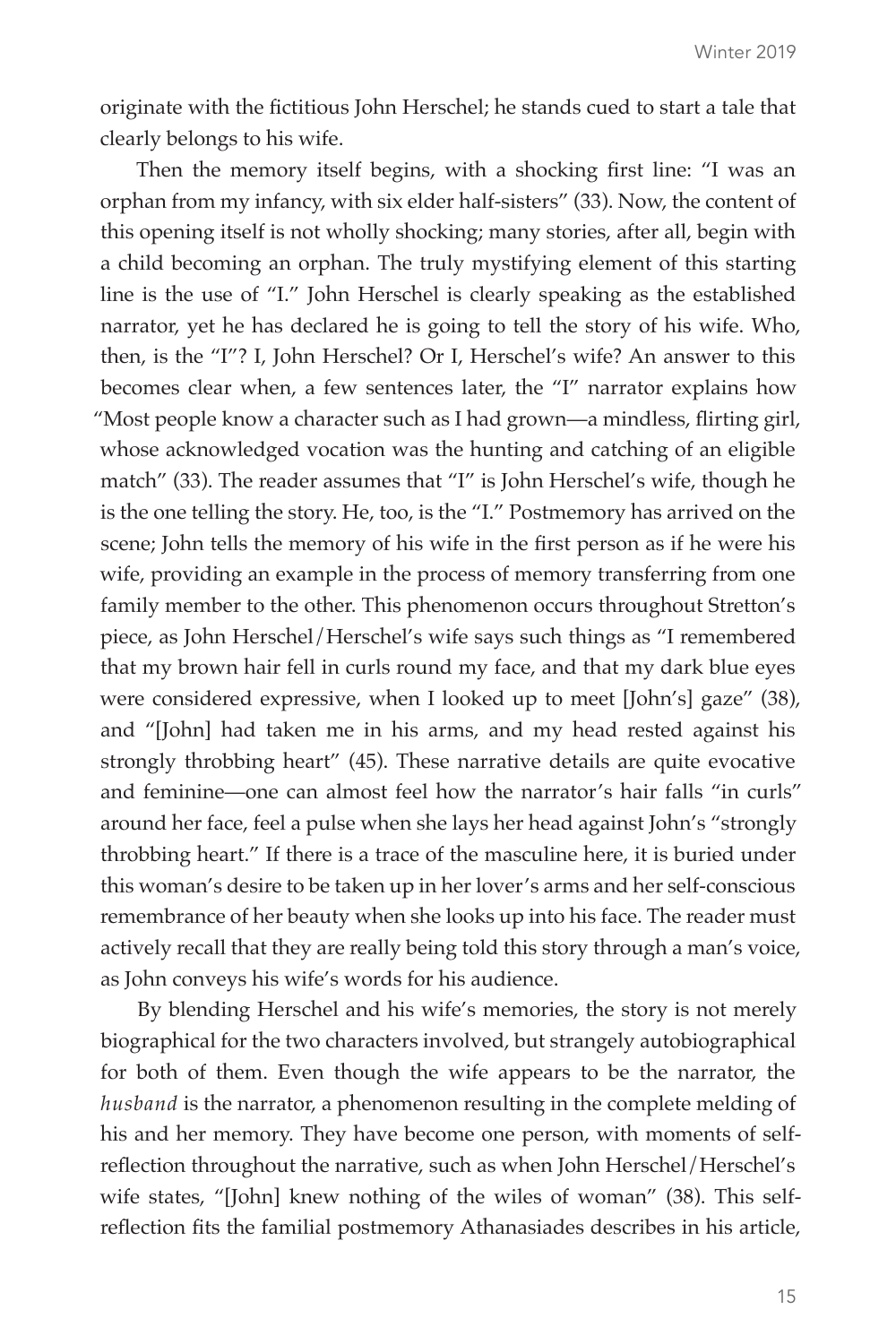as the man tells a "family narrative" that allows him to "fully understand himself" through the eyes of his family (26). Through the memory of someone else, presented in a first-person narrative, John Herschel reflects on himself in a roundabout manner, all the while twisting what seemed to be a completely nonbiographical story into an autobiography, albeit a fictitious one. This phenomenon causes Stretton's chapter in *The Haunted House* to fit into Dickens's desired paradigm of autobiography.

In similar fashion, Procter's "The Ghost in the Picture Room" obtains a sense of biography through artistic postmemory. Procter's chapter demonstrates an interaction between the past and an artist who adopts and adapts that past. Jordan Tonsgard suggests that artists' writing of the past "explore the active space of creation in the absence of personal experience to construct narrative images of postmemory" (268). Tonsgard further explains that through postmemory, artists "[embrace] the creative and imaginative nature of . . . inheriting the legacy of trauma . . . embracing the creative and imaginative necessities of approaching the past by drawing it, writing it, and sharing it" (277). Though Tonsgard specifically refers to graphic novelists, his point suggests that artists can inherit traumas and stories not their own by conveying those memories in a sharable form. This occurs in Procter's chapter of The Haunted House, narrated by a woman named Belinda, who tells the story of an ancient nun's trauma in poetic form. This artistic medium creates a form of postmemory between Belinda, the poet, and Angela, the ancient nun—a connection that gives Belinda claim to the nun's life and history in a postmemorial manner, and which, in turn, makes Procter's chapter of *The Haunted House* (auto)biographical.

The poem begins, "Belinda, with a modest self-possession quite her own, promptly answered [for a ghost story] . . . in a low, clear voice" (83). Here, Proctor sets up a very confident, sure narrator—one in "self-possession" of the words she speaks in a "clear voice." Belinda claims the story she is about to tell as her own; in that sense, Proctor's main character adheres to Dickens's request, even if Proctor herself does not. Belinda, as "the artist," paints a picture for her audience: "A Portrait such as Rembrandt loved to paint— / The likeness of a Nun" (10). The poet explains how "[She] seemed to trace / A world of sorrow in the patient face, / In the thin hands folded across her breast" (12), lines that foreshadow trauma and set up forthcoming postmemory. The history of the artist and her subject blurs when Belinda "gazed and dreamed" at the portrait "Till an old legend that I once had heard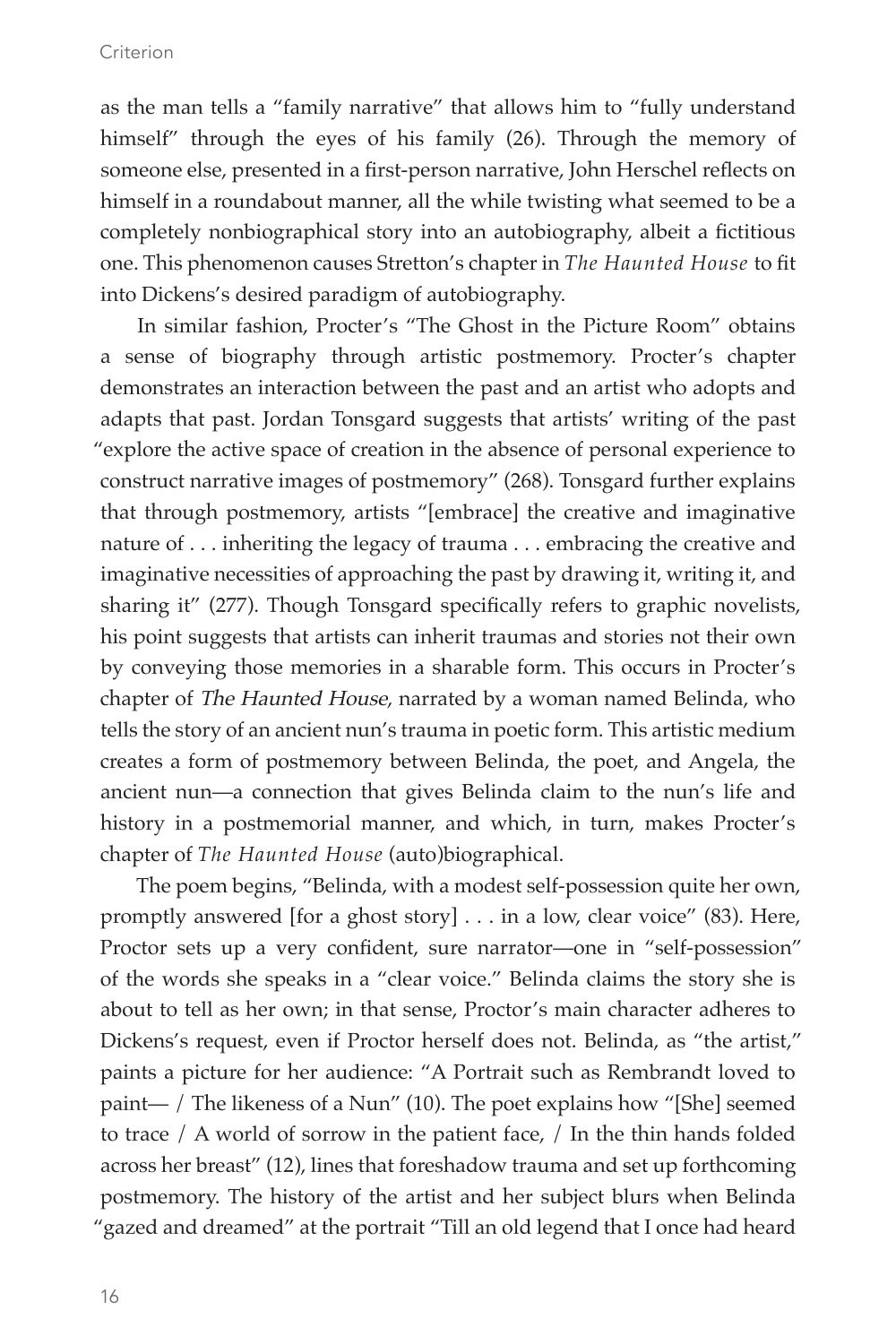/ Came back to me" (15). Belinda has connected herself to a past that is not her own, but which is hers in the sense that she is its voice. She lays claim to the memory of someone else, presenting this past in a form that nods to Tonsgard's assertions of postmemory in artistic endeavors.

Belinda further connects herself to the legend through her trip to the actual setting of the legend, where "one who had dwelt . . . In that fair home . . . told / The convent's treasured legend, quaint and old" (37-42). With this assertion, Belinda tells of a nun who is given "charge of a young wounded knight" (127), an event that becomes a "fatal, coiling net" (173) that captures and draws the nun out into the world, and misery. Belinda describes how the nun "strove to dream, and strove in vain" (202), ending with her eventual return to the convent. Unlike Stretton's switch from third to first person point of view in John Herschel's narrative, Procter does not have Belinda tell the nun's tragic story in first person. The nun is called by her name, Angela, and thus Belinda does not project herself directly onto the other woman's history. However, Belinda still assumes the right to spin musings at the conclusion of Angela's history, asking,

 Have we not all, amid life's petty strife, / Some pure ideal of a noble life / That once seemed possible?" (Procter 328-30) and concluding that "now [we] live idle in a vague regret; / But still *our place is kept*, and it will wait, / Ready for us to fill it, soon or late. (334, italics in original).

This allegorical conclusion sets up Belinda as the mouthpiece of Angela the nun's story. As Belinda interprets and provides meaning from Angela's experiences, she claims ownership of a past that is not hers and thus establishes artistic postmemory. In this manner, Procter's seemingly nonbiographical, mythological poem meets the (auto)biographical criteria Dickens set forward for *The Haunted House*.

In Gaskell's chapter of *The Haunted House*, "The Ghose in the Garden Room," a similar phenomenon occurs—traumatic postmemory. Petra Fachinger defines this concept when she "discusses three contemporary German Jewish novels by second-generation writers that describe the search of their middle-aged protagonists . . . for their parents' traumatic past" (49). This subspecies of postmemory comments on how trauma experienced by one person can affect another. Though Fachinger is specifically talking about parent-to-child trauma, Gaskell's chapter demonstrates this notion of trauma in a non-familial context. In the chapter, the narrator describes a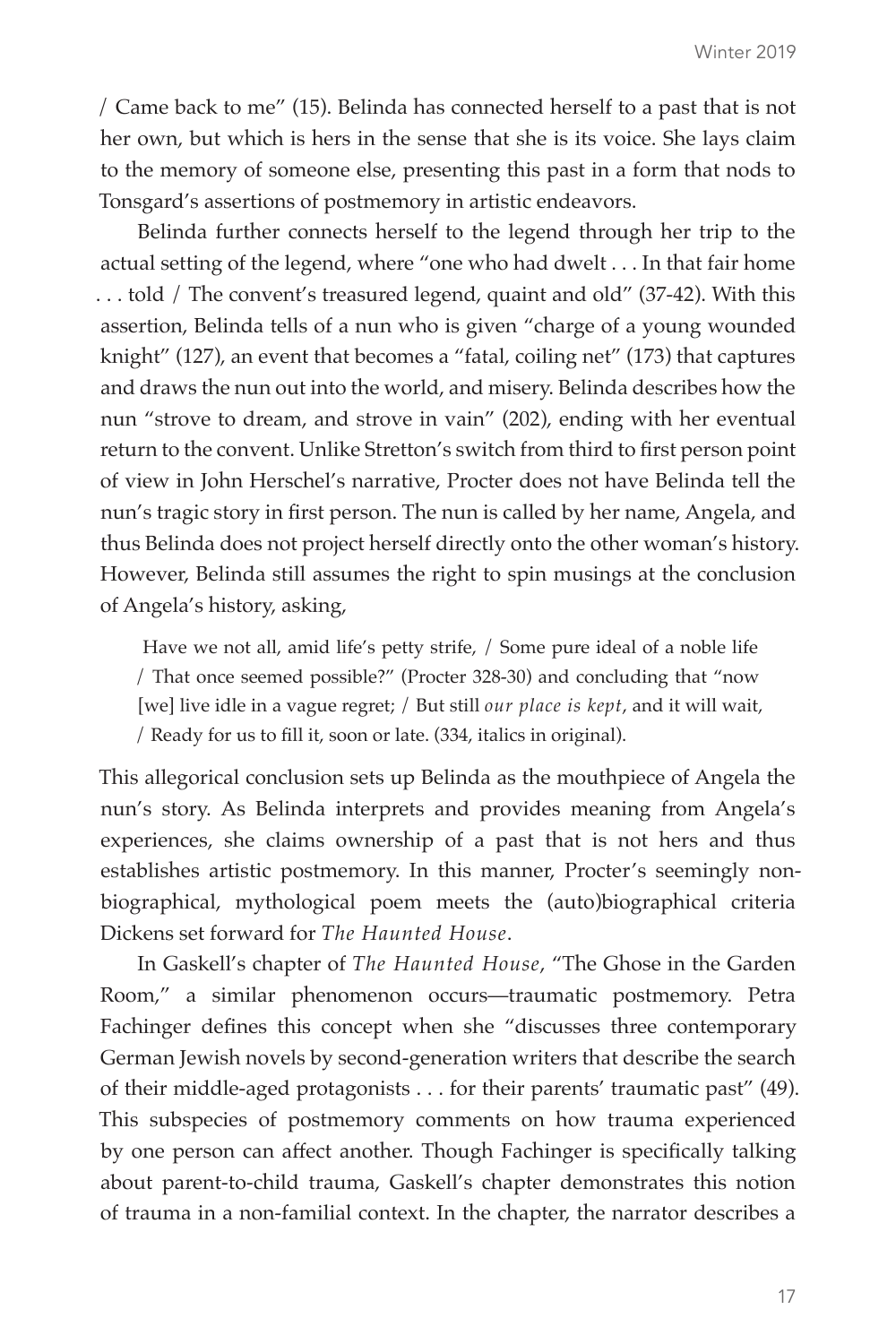trauma inherited from an acquaintance, which, in telling his rapt audience, he claims as his own.

This form of traumatic postmemory is evident from the very beginning of Gaskell's portion of *The Haunted House*. The tale belongs to Mr. Underly, who starts by stating "'My bedroom . . . has been haunted by the Ghost of a Judge'" (Gaskell 138). Mr. Underly is not a judge himself; the reader realizes that the judge in question is in fact a friend of Underly who once told Underly a story. Quite an impressive story, it seems, as Underly declares "I never shall forget the description [the judge] gave me, and I never have forgotten it since I first heard it'" (138). This sets up Underly to tell a second-hand account, a direct violation of Dickens's (auto)biographical wishes. Underly rectifies this error by explaining how the judge "'returns to me in many intervals of quiet leisure, and his story haunts me'" (138). This "haunting" is evidence towards traumatic postmemory, the story Underly is prepared to tell being a major part of his own memory, a story that has come to him "in many intervals," during times of "quiet leisure." Underly is not simply remembering what the judge once told him—he is explaining a story he has often contemplated independently, a story that has invaded his personal life. This evident pervasiveness of the tale teases Underly's audience, who "one and all called for the story, that it might haunt [them] likewise" (139). Like crazed hyenas, Underly's audience claws after the trauma he has described to them, longing to be similarly "haunted." With this, traumatic postmemory becomes a collective rather than purely individual exercise; their wish to be "haunted" speaks to the nature of trauma—its power to consume, intrigue, and fascinate even in a secondhand fashion. Egged on by this collective desire for trauma, Underly weaves the narrative of a man and woman who served as witnesses at a trial presided over by Underly's judge. The couple marries late in life and raises their single son Benjamin alongside his cousin and adopted sister Bessy. Over the course of the dismal story, Benjamin shows that he is spoiled rotten, vainly flaunts his own good looks, milks his parents dry, and breaks Bessy's heart (139–215). Underly spins a tale of broken hearts, forsaken childhood promises, and familial betrayal. By the end of Underly's tale, little of the family's joy and happiness is left intact the lives of Bessy and her aunt and uncle broken to pieces in the wake of Benjamin's ill deeds.

The peak of trauma in the story is a scene of robbery near the end of the tale, long after Benjamin has cast his family off in disdain. In this part of the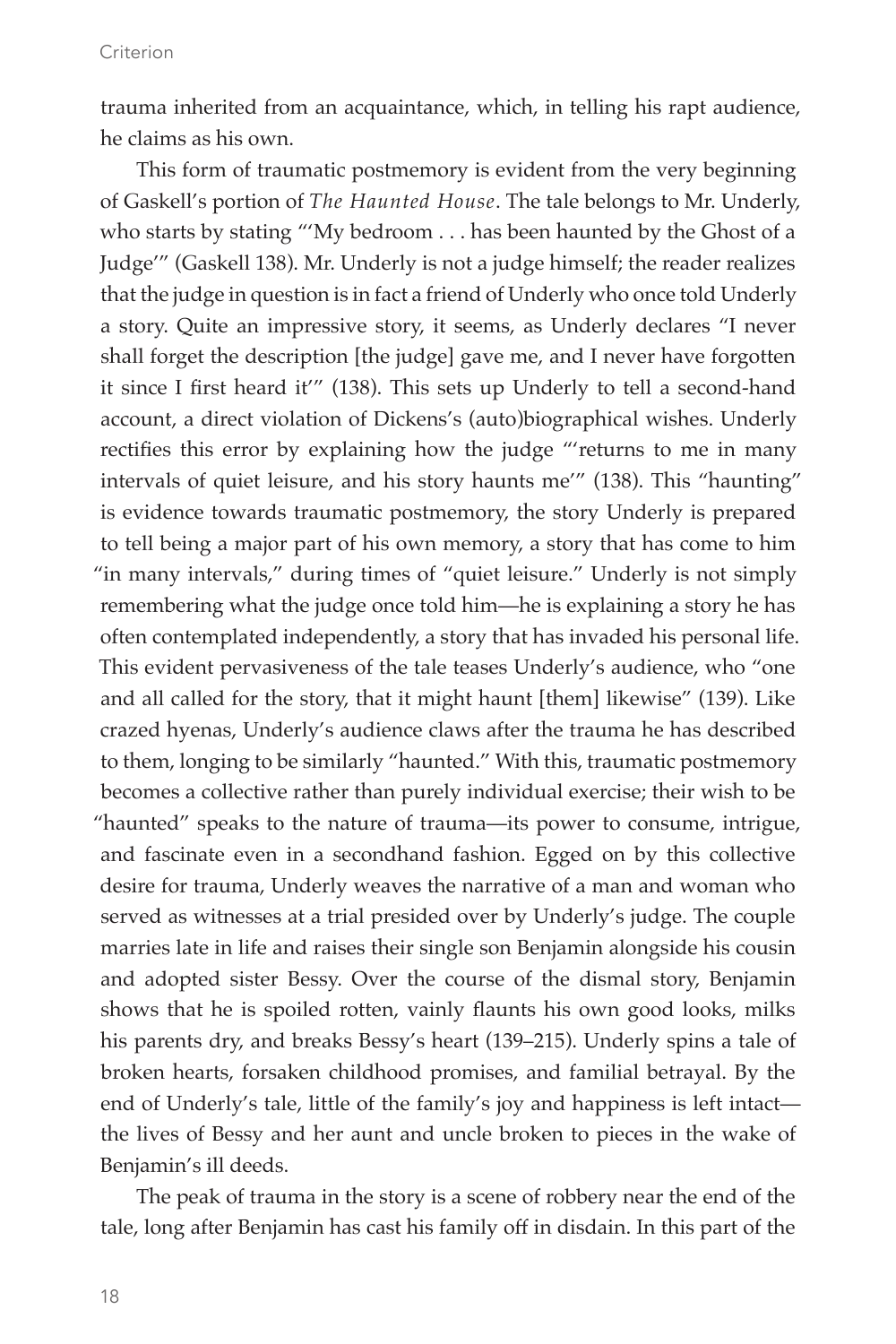story, Bessy wakes up during the night to discover multiple men breaking into the house; she crawls out of the window and runs for help, beseeching neighbors with a cry of "There's robbers in the house, and uncle and aunt'll be murdered!" (192). Bessy and rescuers rush back to the house, and, while the menfolk run upstairs in pursuit of robbers, Bessy discovers another intruder. He "was an enemy, a robber, that was all she knew, and she sprang to the door of the closet, and in a trice had locked it on the outside" (195). Robbers detained, Bessy "[hears] her name softly, and urgently called . . . 'Bessy, Bessy! for God's sake, let me out!'" and realizes the villain is no other than her precious Benjamin (198). Thus, the elderly couple are called up to witness before Underly's friend (the judge) against their own beloved son—the tale's ultimate tragedy (208–15). These traumatizing events of twisted familial relationships, betrayal of trusts, and lost love leave a lasting impression on Underly. Though he hears this tale through the judge who stood witness to Benjamin's parents' sorrows, the details of the story of Benjamin's wretchedness has become a story that Underly claims as his own, like Belinda with the ancient nun. Thus, through the lens of traumatic postmemory and in terms of Underly's narrative, Gaskell's portion of *The Haunted House* is (auto)biographical.

Charles Dickens's Christmas frame stories tend towards the disjointed and the unconfigured more than the unified and the whole. Upon an initial look, the frame story *The Haunted House* is no exception to this rule, full of chapters that ignore Dickens's request for autobiographical tales. When viewed through the lens of postmemory, however, these chapters align more with Dickens's desires than one might initially imagine. Because they adopt memories through trauma, artistic connection, and familial relationships, these stories can be read as their protagonist's autobiographies within *The Haunted House*. These tales thus achieve a sense of biography, showcasing the effects of memory on the present by emphasizing an individual's ability to be affected by the memories of others, the stories of others' lives, and the trauma experienced by people that one has, perhaps, never even met.